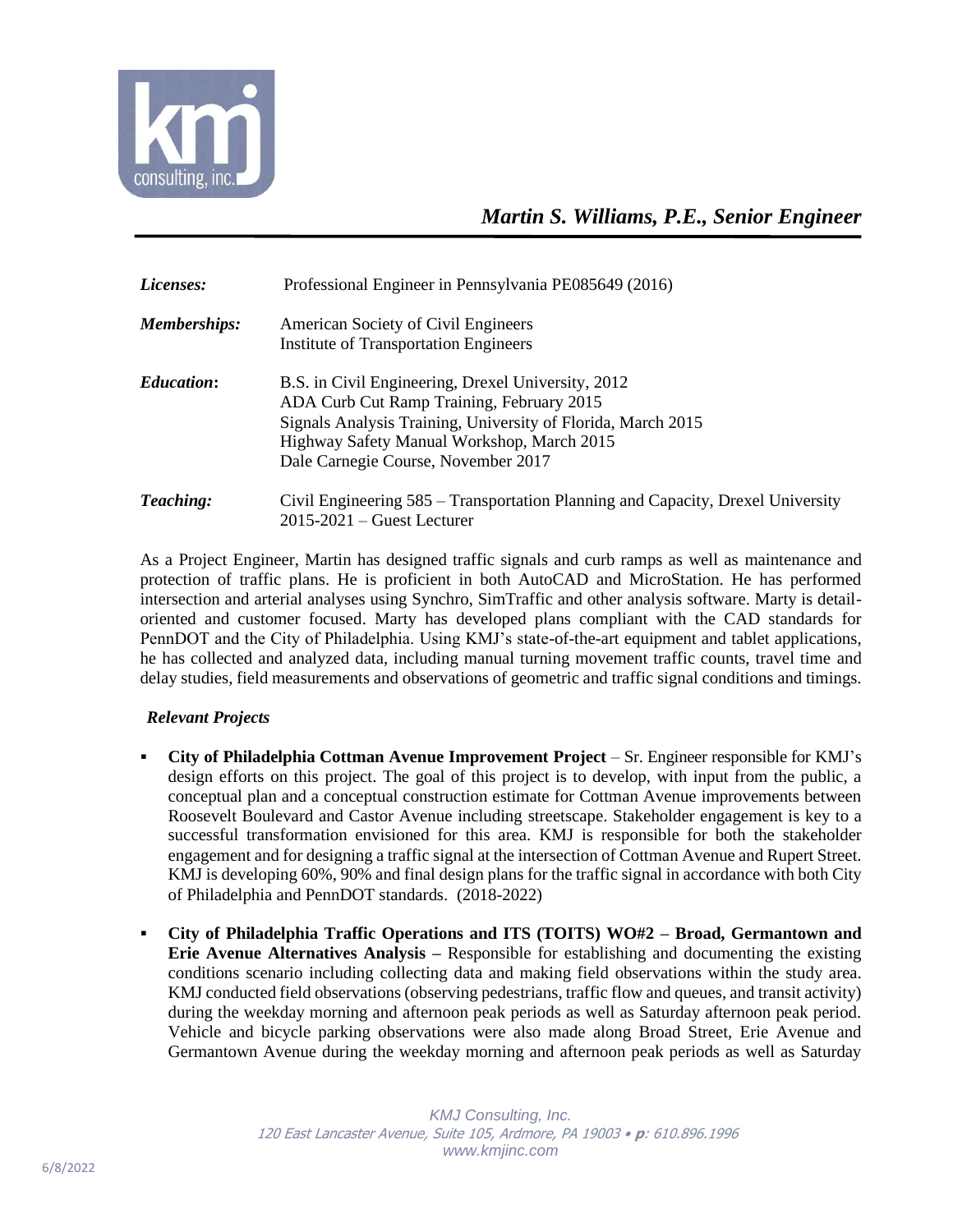afternoon peak period. KMJ summarized all existing conditions observations with tables, pictures, descriptions and field notes. (2019)

- **City of Philadelphia Traffic Operations and ITS (TOITS) WO#5 – Neighborhood Slow Zone Program Application –** Responsible for identifying traffic calming measures that would be effective in the area and drafting a concept plan showing the locations. KMJ revised the concept plan based on resident feedback and drafted a final concept plan indicating the traffic calming program in the Fairhill Neighborhood and prepared a preliminary cost estimate. (2019)
- **City of Philadelphia Traffic Operations and ITS (TOITS) WO#10 – Broad Street Side Path –** Sr. Engineer responsible for completing preliminary and final design for a bicycle path along Broad Street between Pattison Avenue and the Navy Yard access gate. This bicycle path will provide additional transportation options to access the Navy Yard in South Philadelphia. KMJ prepared preliminary and final design plans for the pavement markings and signing along the proposed Broad Street bicycle path. KMJ coordinated the pavement marking and signing plan with the designs completed by McCormick Taylor to adhere to the design standards for the City of Philadelphia and PennDOT. (2022)
- **Pennsylvania Department of Transportation E04294 District 6-0 ADA Review Support Services** – Sr. Engineer responsible for completing ADA reviews. KMJ reviews ADA ramp designs submitted to PennDOT District 6-0 in all five counties in District 6-0 (Bucks, Montgomery, Delaware, Chester and Philadelphia) to ensure compliance with PennDOT standards. In addition to reviewing ADA ramp designs, KMJ coordinates with applicants, District 6-0 staff, and the ADA Review Support Services teams to ensure a cohesive review process and to keep all parties informed of review status and any issues in a timely and consistent manner. (2019-2023)
- **Pennsylvania Department of Transportation E04083 District 6-0 Portfolio Management** Sr. Engineer responsible for completing ADA reviews. KMJ reviews ADA ramp designs submitted to PennDOT District 6-0 in all five counties in District 6-0 (Bucks, Montgomery, Delaware, Chester and Philadelphia) to ensure compliance with PennDOT standards. In addition to reviewing ADA ramp designs, KMJ coordinates with applicants, District 6-0 staff, and the ADA Review Support Services teams to ensure a cohesive review process and to keep all parties informed of review status and any issues in a timely and consistent manner. (2019-2023)
- **City of Philadelphia TEDS Citywide 105 Preliminary Design, City of Philadelphia Department of Streets –** Responsible for designing a total of 54 ADA curb ramps in the Chestnut Hill section of Philadelphia to comply with both PennDOT and the City of Philadelphia standards. KMJ conducted field investigations at all ramp locations and took measurements to verify the survey. In addition to curb ramp designs, KMJ participated in a public open house to inform local residents and business owners of the project and received feedback. KMJ will also participate in individual meetings with property owners potentially affected by the ADA ramp designs. (2018-2020)
- **Island Avenue Improvement Project – Traffic Engineering, City of Philadelphia Department of Streets** – Sr. Engineer responsible for designs along the Island Avenue corridor. **KMJ designed 64 ADA ramps and three bicycle ramps at 11 intersections on the Island Avenue corridor.** All ramps comply with both PennDOT and the City of Philadelphia standards. **KMJ is also responsible for designing four SEPTA trolley platforms at Island Avenue/Lindbergh Avenue and Island Avenue/Tanager Street.** These were the first trolley platforms of this type designed in the City of Philadelphia. Close coordination between the Streets Department, PennDOT, SEPTA and the project team is critical for successful implementation of improvements in this area. The City of Philadelphia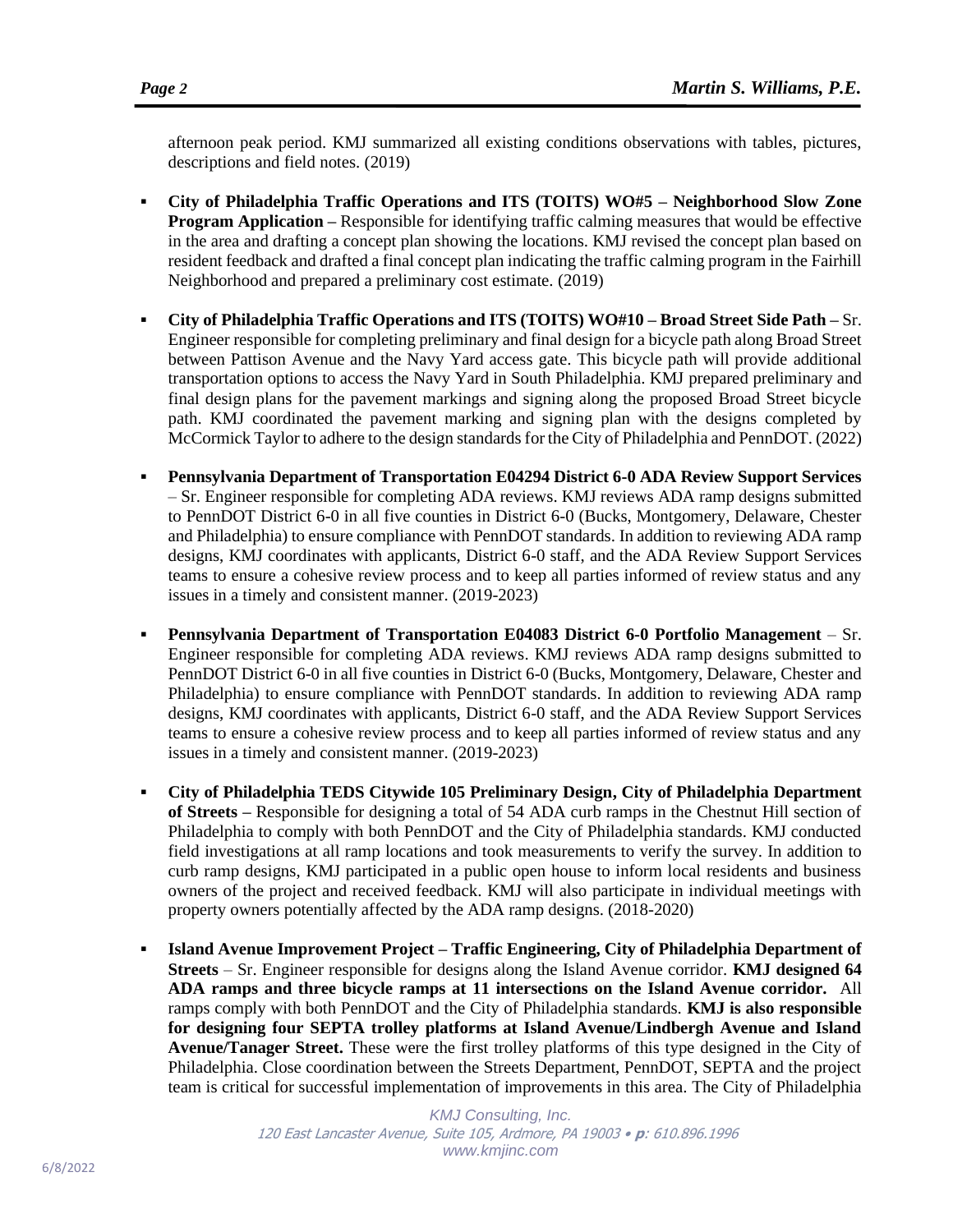received CMAQ funding to make improvements along Island Avenue between Elmwood Avenue and Suffolk Avenue. (2019-2022)

- **Pennsylvania Department of Transportation District 8-0 E02970/E04312 Highway Occupancy Permit (HOP) Application Reviews** – Responsible for the review of traffic impact studies, signal permit plans, level of service and capacity analyses, trip forecasting (generation, distribution, modal split, and assignment), signal warrant analysis, auxiliary turn-lane warrant analysis, conflict factor analysis, signal timing, signal phasing, coordination, data collection and preparation of final review comments in accordance with PennDOT's Policies and Procedures for Transportation Impact Studies. (2013-2023)
- Pennsylvania Department of Transportation District 6-0 E03966 Highway Occupancy Permit **(HOP) Application Reviews –** Responsible for the review of traffic impact studies, signal permit plans, level of service and capacity analyses, trip forecasting (generation, distribution, modal split, and assignment), signal warrant analyses, turn lane and phasing warrant analyses, signal timing, phasing, coordination, data collection and preparation of final review comments. (2017-2022)
- **Pennsylvania Department of Transportation E03954 District 6-0 Road Safety - WO #2**  Responsible for preparing final traffic signal designs, interconnect plans and conducting field observations. PennDOT District 6-0 pursues innovative low-cost safety approaches to improve high crash corridors within the City of Philadelphia. **KMJ prepared traffic signal plans for 17 intersections as well as an interconnect plan for both 2nd Street and 5th Street.** In addition, KMJ coordinated between and among the Philadelphia Water Department and PennDOT about potential bump-out locations along 2nd Street. (2017-2020)
- **Pennsylvania Department of Transportation E04239 District 6-0 HSIP 2019 – WO#7 – Chichester Avenue** – Sr. Engineer responsible KMJ's design work on this project. KMJ is responsible for capacity analysis and signal design for four intersections on the Chichester Avenue corridor between the I-95 ramps and Bethel Road in Delaware County. KMJ has coordinated with PennDOT, Delaware County and Upper Chichester Township about the potential to construct roundabouts at the I-95 ramps with Chichester Avenue. KMJ organized a public meeting to present the design alternatives to residents and the Upper Chichester Township Board of Commissioners. (2018-2022)
- **Pennsylvania Department of Transportation E04239 District 6-0 HSIP 2019 – WO#14 & WO#16 – Systemic Safety Improvements (SSI) –** Sr. Engineer responsible KMJ's design work on this project. KMJ will prepare construction plans for both intersections and corridors in all five District 6 counties. KMJ will conduct data collection, Highway Safety Manual analysis, Synchro analysis, and traffic signal warrant analysis as part of various assignments. KMJ completed Highway Safety Manual (HSM) analysis for five (5) corridors in the City of Philadelphia. (2018-2022)
- **Pennsylvania Department of Transportation E03413 District 6-0 Low-Cost Safety Improvements** - Responsible for preparing final traffic signal designs, development of the synchro model, traffic control plans and conducting field observations. PennDOT District 6-0 pursues innovative low-cost safety approaches to improve high crash locations and corridors within the district. KMJ was responsible for three work orders: WO#1 -Intersection Safety Implementation Plan (ISIP), WO#3 – New Falls Road and WO#5 – Levick Street. In the ISIP assignment, KMJ prepared construction plans, signal plans, and pavement marking and signing plans for various intersections in all five D6 counties. For New Falls Road, KMJ is preparing traffic signal plans for five signalized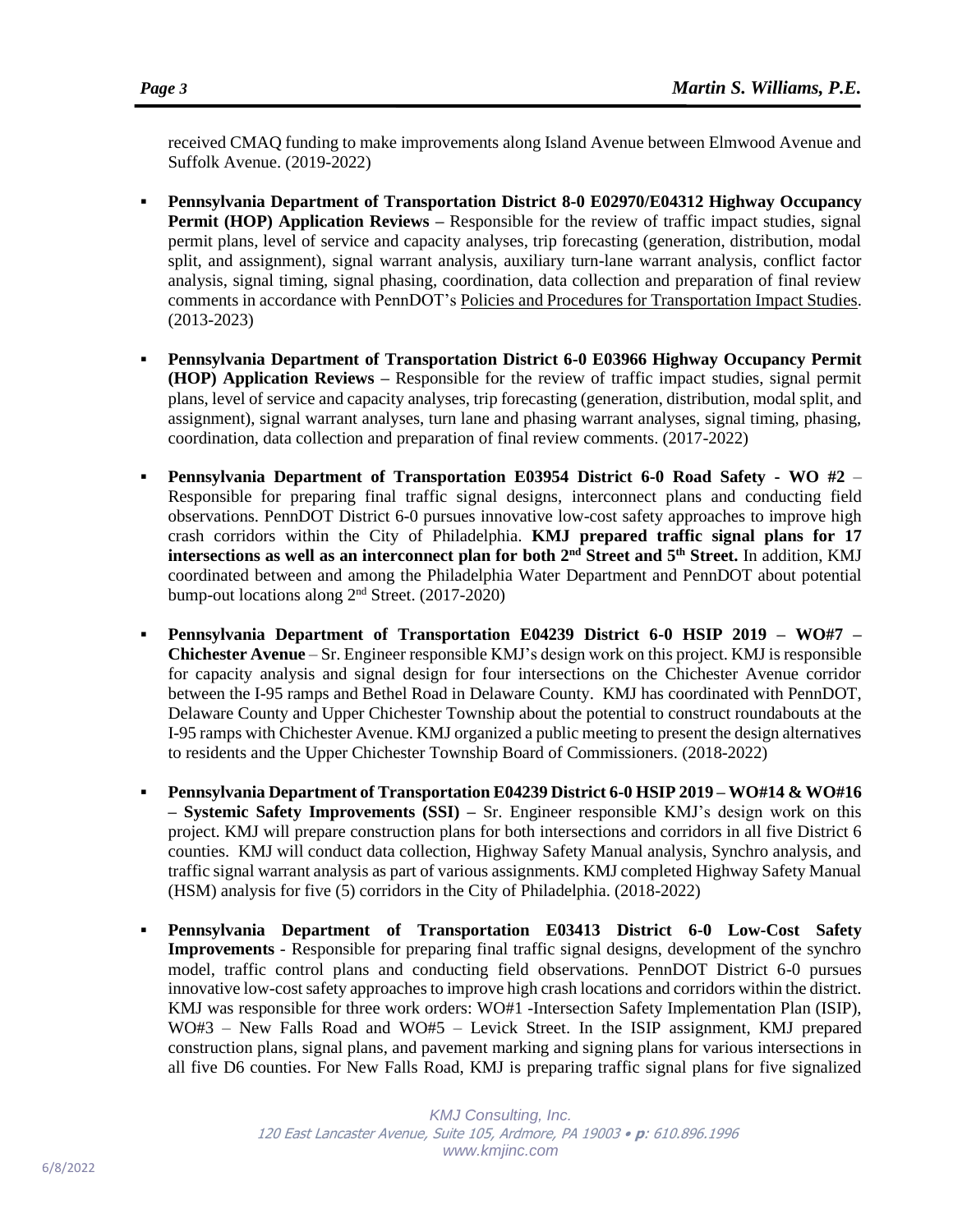intersections. KMJ prepared traffic signal plans for ten intersections as well as an interconnect plan for the 1.3-mile roadway of Levick Street. (2016-2020)

- **City of Philadelphia American Street Improvement Project – Traffic Engineering, City of Philadelphia Department of Streets –**Responsible for the development of the traffic control plans and designing and preparing a total of 24 ADA curb ramps. KMJ also planned, organized and facilitated all meetings including the Project Steering Committee Meetings, Lunchtime Business Meetings and Public Open Houses. KMJ is also providing consultation during the construction phase. The City of Philadelphia has received federal funding to make improvements along the two-mile North American Street corridor between Girard and Indiana Avenues. The aim of this project is to make American Street work better for its users and to provide improved streetscape amenities, including green storm-water infrastructure, while continuing to accommodate the transportation needs of this diverse corridor. (2016-2020)
- **Pennsylvania Department of Transportation District 6-0 E03469 I-95 Central and South Philadelphia Project –** Responsible for the development of HCS analysis for ramps, freeways, and weaving segments on I-95 between the I-676 and CD Road interchanges. Also responsible for organizing field views of more than 50 intersections in the vicinity of Columbus Boulevard and the stadiums, travel time runs and an origin-destination (OD) study. KMJ is also responsible for the development of Synchro analysis for more than 50 intersections during weekday peak hours for existing, no build and build alternatives. (2016-2022)
- **Philadelphia International Airport On-Call Planning Services, Philadelphia PA-** Responsible for traffic signal calculation and analysis using Synchro 9 as well as field observations. The Philadelphia International Airport seeks to improve ground transportation options by providing a Transportation Network Companies (TNC) Parking facility. KMJ was responsible for the parking utilization analysis in the existing TNC Lot and provided recommendations for a potential new valet/TNC Lot. KMJ evaluated two traffic signals at the International Plaza Driveway and the Cell Phone Lot Driveway to determine congestion issues and potential improvements. This involved verifying existing conditions, calculating clearance timings and conflict factors, and measuring sight distance. KMJ conducted 14 hour manual turning movement traffic counts at both intersections and conducted capacity analysis using *Synchro 9*. (2017)
- **City of Philadelphia Lincoln Drive Resurfacing and Restoration - Traffic Signal Design, City of Philadelphia Department of Streets -** Responsible for preparing final traffic signal plans and conducting field observations along six intersections on Lincoln Drive. This work is part of the citywide traffic engineering design services to assist with highway projects, including the preliminary and final design of traffic signals, streets and roads, traffic calming measures, school zone safety improvements, street re-paving packages, ADA ramps, Intelligent Transportation Systems (ITS), traffic studies, design of line stripping, traffic control signage and trails. KMJ is responsible for conducting field observations and preparing final traffic signal permit plans for six intersections along Lincoln Drive. (2012-2016)
- **City of Philadelphia Roosevelt Boulevard Multimodal Corridor Program -Traffic Engineering, City of Philadelphia Department of Streets** - Responsible for developing the Synchro model and field observations. Duties include documenting intersection geometry, measuring signal timings, and taking photographs of every intersection approach. The City of Philadelphia Department of Streets has taken on the robust effort to transform the bustling yet problematic Roosevelt Boulevard to modern multimodal transportation corridor. KMJ is responsible for preparing the Synchro Model for 40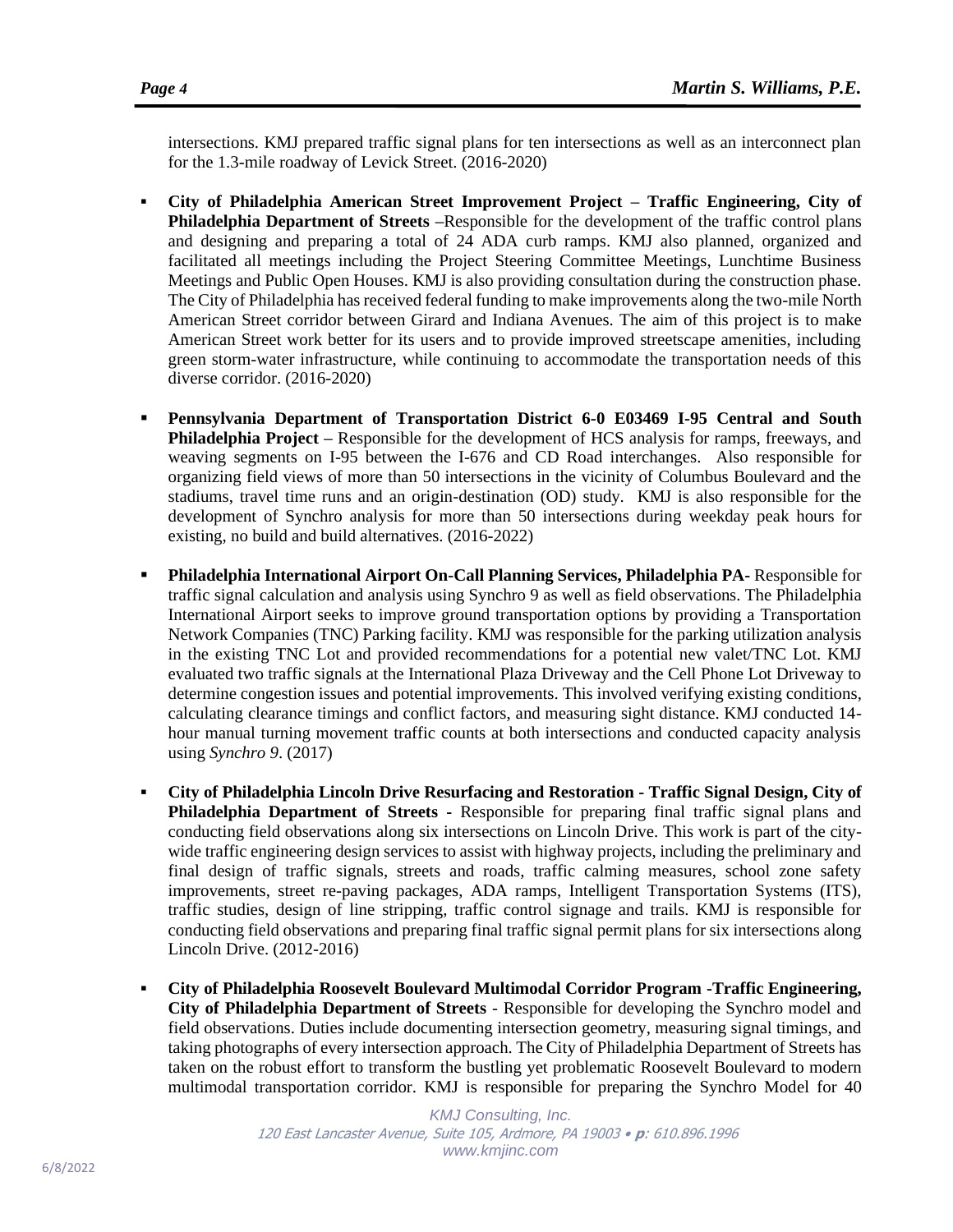complex intersections along the Roosevelt Boulevard Corridor, between Broad Street and Devereaux Street. KMJ also conducted field observations, verified roadways and traffic signal conditions and collected data to verify the Synchro Model. (2015-2019)

- **City of Philadelphia Transit Signal Priority System Performance (TSP) -** Responsible for collecting and analyzing Southeastern Pennsylvania Transportation Authority (SEPTA) bus routes along four key corridors and 124 signalized intersections. Using the KITS mobile app, he was able to evaluate corridor performance noting stops/starts/speed, etc. along SEPTA Routes 6, 52, 60 and 66. The City of Philadelphia, SEPTA and PennDOT sought to improve transit vehicle running time and reliability as well as improve traffic flow along capacity constrained arterials. This work consists of gathering transit vehicle travel time data, prior to implementation and post implementation to quantify the impact of providing transit signal priority (TSP) operations on transit vehicles. The collection and analysis of data will provide a measure for the overall effectiveness of the transit priority system. (2015-2016)
- **City of Philadelphia Historic Streets Curb Ramp Design, City of Philadelphia Department of Streets -** Responsible for designing and preparing plans for a total of 12 curb ramps along three historical streets. He was also responsible for conducting field investigations, taking measurements and preparing a photo-log to document conditions. This work order is for the reconstruction of three historical streets (Maiden Street in Manayunk and American Street and Waverly Streets in Center City). Creative solutions were required at all locations due to the historical nature of the roadways and adjacent buildings. For example, a raised crosswalk was implemented for one crossing on American Street due to the historical buildings and staircases on the corners as well as high curbs and steep grades along the sidewalk. (2015-2017)
- **30th Street Station Precinct Joint Master Plan** Responsible for the Synchro and SimTraffic analyses for traffic conditions assessed as part of this study. A 30th Street Station District Joint Master Plan is being developed with AMTRAK, Drexel University, and Brandywine Realty Trust. This Master Plan will take into account development in and around the 30th Street Station area, including Drexel University's Innovation Neighborhood. KMJ is responsible for collecting and evaluating the current vehicular traffic conditions in the area surrounding 30th Street Station; as well as comparing the current conditions to several studies previously conducted in the area. KMJ is also responsible for evaluating future conditions with new development in the area and determining recommendations for future congestion reduction. (2014-2016)
- **City of Philadelphia Traffic Operations and ITS (TOITS), Lindbergh Boulevard, Market Street and Hunting Park Avenue Traffic Signal Retiming, City of Philadelphia Department of Streets** –Responsible for calculating clearance intervals and pedestrian clearance intervals and deriving peak hour volumes for locations with 15-minute counts. KMJ was responsible for traffic signal retiming along 14 intersections on Lindbergh Avenue, 7 intersections on Market Street and 15 intersections on Hunting Park Avenue. The City of Philadelphia sought to improve mobility and the flow of traffic along major corridors within the city. Signal retiming remains as one of the most cost-effective ways to improve traffic flow, increase capacity, and reduce congestion. (2013-2014)
- **City of Philadelphia Traffic Operations and ITS (TOITS), Allegheny Avenue, Rhawn Street and Academy Road Traffic Signal Retiming, City of Philadelphia Department of Streets –** Responsible for Synchro Analysis, data collection and field observations. KMJ was responsible for developing updated traffic signal timings for 21 intersections on Allegheny Avenue, 10 intersections on Rhawn Street and 23 intersections on Academy Road. The City's objective was to improve traffic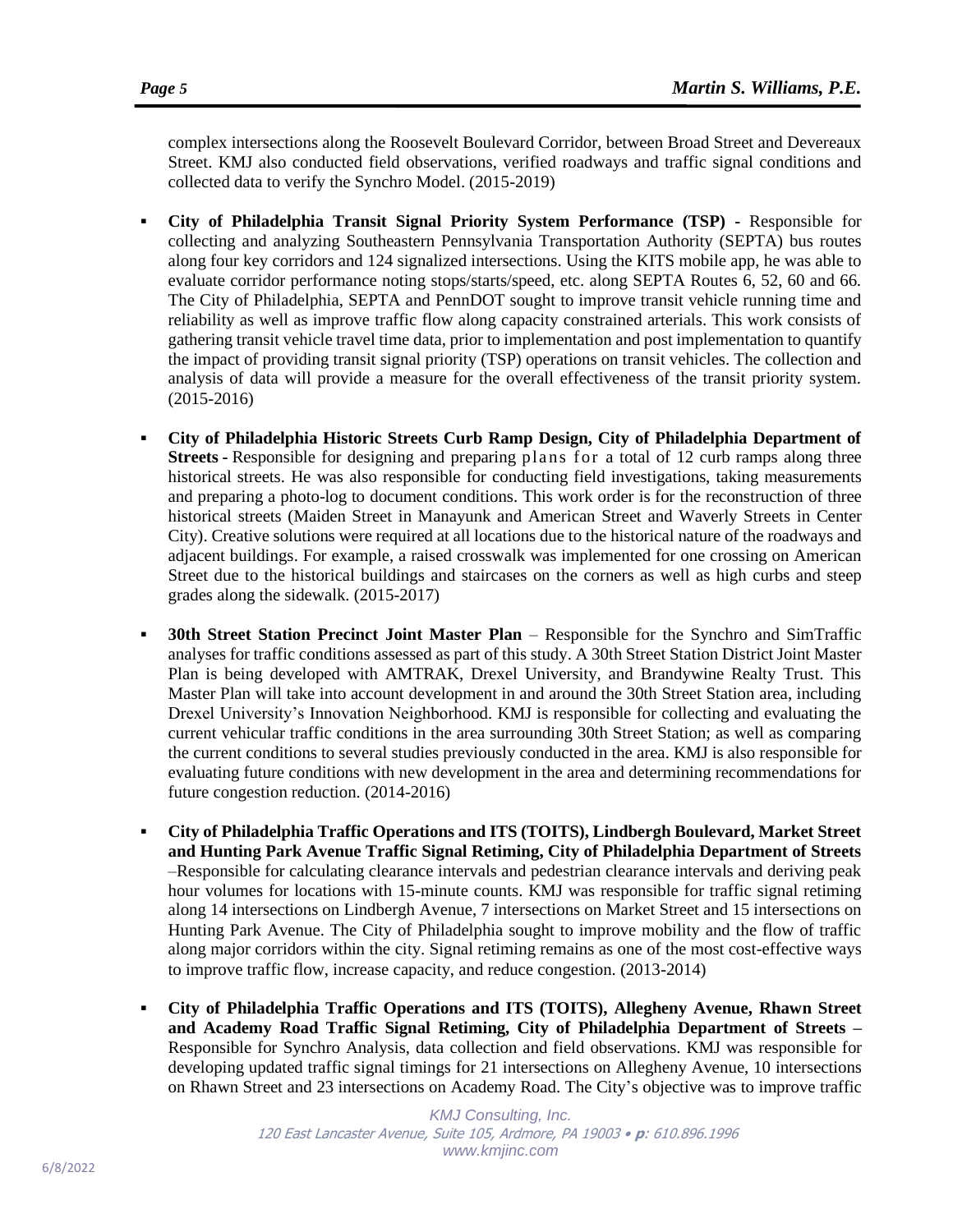flow while providing for appropriate pedestrian clearance, yellow, and all-red times. Retiming traffic signals is one of the most cost-effective ways to improve traffic flow, increase capacity and reduce congestions. (2013-2016)

- **City of Philadelphia Traffic Operations and ITS (TOITS), Bustleton Avenue South, City of Philadelphia Department of the Streets** – Responsible for traffic signal design and organizing crash data for the entire 30-intersection corridor. He created collision diagrams based on the crash data analysis for the top 10 intersections where the most crashes occurred in a five-year period. He utilized the survey to place traffic signal equipment, pavement markings, and signs on the drawings. In addition, he created construction plans for each of the intersections for both preliminary design and Design Field Views (DFV). The City of Philadelphia Department of Streets sought to identify, plan, design and construct improvements to make streets and intersections safer for all roadway users. This program was the design and implementation of traffic signal and operational safety improvements along several corridors in the City of Philadelphia through a federal TIGER 3 Grant. KMJ was responsible for preparing the safety review report for the entire Bustleton Avenue South corridor along with preliminary and final design plans for 11 signalized intersections. This fast- tracked effort required significant coordination between and among the team as well as across projects being completed for different city departments to ensure a seamless design and implementation. (2012-2013)
- **Pennsylvania Department of Transportation District 6-0 E01254/E02599 Traffic Signal/Safety Support** – Responsible for preparation of traffic signal permit drawings (both new permits and permit revisions), the preparation of traffic signal construction plans, as-built plans, traffic data collection and analysis, safety reviews, the preparation of interconnect/communication plans, coordinated signal system design. This Agreement involves assisting the District 6 Traffic Unit in performing traffic signal and associated work in the five counties in the District 6 region. Additional consultation services are performed on an as needed and assigned basis. (2012-2018)
- **City of Philadelphia Signal Integration Project, City of Philadelphia Department of Streets** Responsible for the creation of intersection graphics for the KITS software, which is the advanced transportation management software used by the City of Philadelphia, Streets Department. These graphics incorporated the existing lane configurations and signal phasing. He was also responsible for field investigation and verification of existing conditions. KMJ developed and deployed a consistent, repeatable and fail-safe process to produce intersection graphics and representative phasing movements for each intersection. This consistent process-driven approach will save the city money and provide a top-quality product. (2012-2013)
	- **City of Philadelphia Historic Street Condition Study, City of Philadelphia Department of Streets –** Responsible for assessing current Historic Street conditions of over 500 blocks throughout the city, which was identified and last completed in a 1999 Inventory. Responsibilities included field verification of each block and included existing dimensions/conditions, measurement of roadway issues (depressed roadway, block/brick missing, patching areas, and inconsistent material), and photographs. Each block was given a rating based on five criteria and assigned a numerical value; the higher the score, the lower the integrity of the block. The rankings were able to be sorted by planning district, council district, etc. to assist DOS in its prioritizing and budgeting process. (2015-2017)
- **Pennsylvania Department of Transportation District 6-0 E03106/E03596 RTMC Support Services** – Responsible for assisting in the development of course work material for training programs. As part of a multi-disciplinary team, KMJ's Traffic Management Center (TMC) Technicians staff the District 6-0 Regional TMC. The TMC technicians monitor and operate the District 6-0 ITS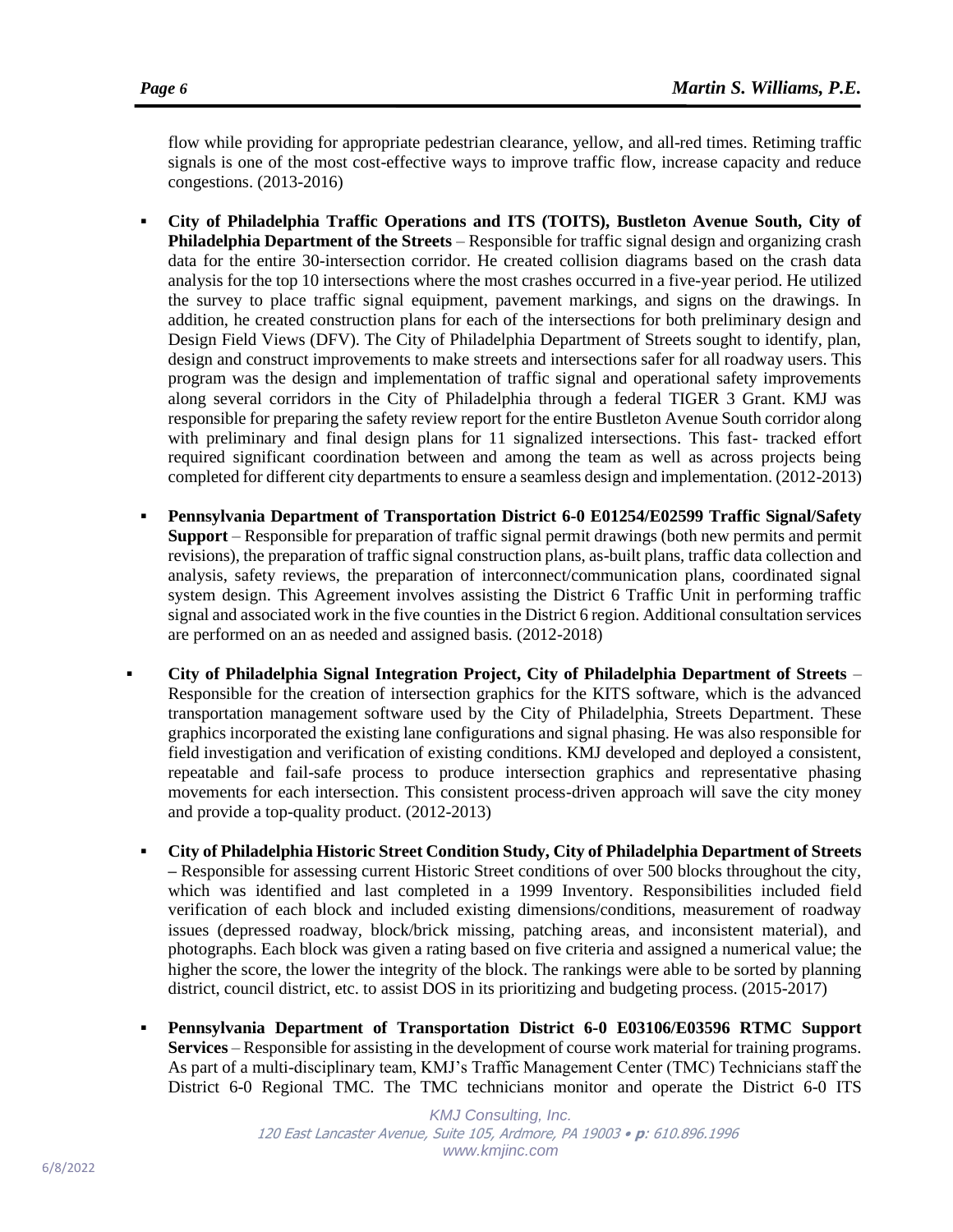Components, such as CCTV, DMS, incident management, ramp metering, and travel times to effectively and efficiently manage the roadway network. KMJ provides ongoing training to the TMC technicians as part of this contract. The technicians have been instructed by KMJ on basic traffic signal operations including components and, timing, and software to enrich their understanding of traffic flow and allow them to better perform their tasks at the TMC. In conjunction, KMJ provided training on seven different types of traffic signal software used to communicate with hundreds of traffic signals throughout District 6-0. The technicians currently use the software in coordination with the District Traffic Signal Supervisors to monitor communication and check timings and phasing on District 6-0 traffic signals. KMJ also provides training to the TMC technicians on the VPP Suite performance measures tools. Technicians are provided with a detailed explanation on each of the tools and then guided through hands-on instruction as to how the tools can expand their use of the systems within the TMC for PennDOT's benefit. (2018-2023)

- **City of Philadelphia Citywide Traffic Signal Retiming Initiative, City of Philadelphia Department of Streets** – Responsible for data collection, including travel time runs conducted to compare conditions before and after traffic signal retiming for several major corridors within the City of Philadelphia. The City of Philadelphia sought to improve mobility and the flow of traffic along 21 major corridors within the City. Signal retiming remains as one of the most cost-effective ways to improve traffic flow, increase capacity, and reduce congestion. (2011-2014)
- **City of Philadelphia On-Call ADA Design & Construction, City of Philadelphia Department of Streets** – Responsible for conducting field investigations, entering data, and creating summary sheets for the as-built **reviews of 83 curb ramps** throughout the City of Philadelphia. Measurements and photographs were taken to measure all controlling criteria needed to assess each ramp's compliance with PennDOT and Streets' Department ADA standards. In addition, Quality Control (QC) checklist was also completed for each ramp noting general conditions, pedestrian access route, ponding, triangular landing area, detectable warning surface, cheek wall, step & handrail, and on-street parking. Summary sheets for each work order were created indicating the compliance status of each ramp (Acceptable or Ramps in Need of Repair/Reconstruction). (2013-2016)
- **Pennsylvania Department of Transportation District 2 E02521/E03731 Highway Occupancy Permit (HOP) Application Reviews** – Responsible for data collection and analyses in the review of traffic impact studies, signal permit plans, level of service and capacity analyses, trip forecasting (generation, distribution, modal split, and assignment), signal warrant analyses, turn lane and phasing warrant analyses, signal timing, phasing, coordination, data collection and preparation of final review comments. (2011-2021)
- **Delaware Department of Transportation Traffic Impact Study Services (Agreements 1528 & 1654-1655, 1773-1774, & 1945F)** – Responsible for performing reviews of completed traffic impact studies throughout the state of Delaware. This work includes data collection, field verification of intersections, development/review of current and projected traffic volumes, and analysis/review of existing and future traffic conditions both with and without the proposed site to identify potential impacts as a result of the development. In-depth investigations of the Synchro and/or HCS analyses will also be completed by KMJ staff to ensure proper modeling of the traffic operations. A list of recommendations is developed for the Final TIS review letter. (2013-2022)
- **Pennsylvania Department of Transportation E02542 Roundabout Support, Lancaster, Lehigh, Berks and Northampton Counties** – Performed analyses for this pilot study, which tasks included identifying roadway locations in Lancaster County with congestion issues, crash history, and other